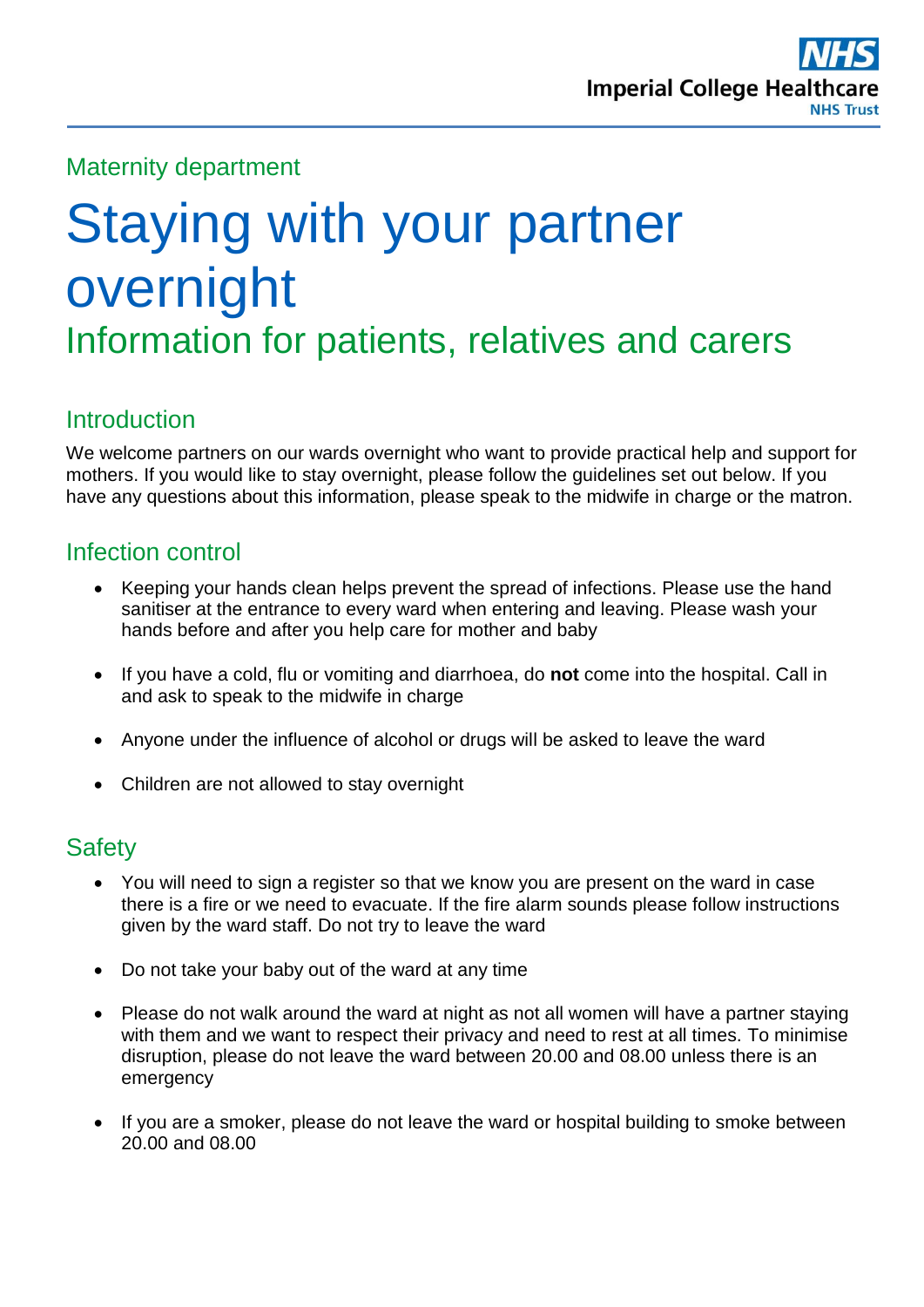- Due to our limited space, we cannot offer you a bed or shower. You can use the chair by the bed to rest if you wish. You will need to bring your own blanket. Please do not sleep in the bed with your partner as the beds are not designed for, nor safe, for two people
- If there is an emergency involving your partner or baby that requires immediate medical attention, please stay calm and let the staff attend to your partner and baby. It would be helpful if you could stay in the waiting area until the emergency situation is over. A member of staff will provide information and support afterwards
- We operate a zero tolerance policy on violent, disruptive or aggressive behaviour and security will remove anyone acting aggressively
- We reserve the right to deny you access to stay on the ward at any time or if there are significant concerns that will compromise the safety of mothers, babies and staff

## Dignity/noise

- Partners are asked to remain fully dressed with the curtains drawn whilst on the ward to protect the dignity and privacy of staff members and mothers on the ward
- Please keep noise to a minimum and do not use mobile phones between 20.00 and 08.00. If you wish to use a hand-held device to watch a film or listen to music, please use headphones. This will help ensure mothers and babies get the rest they need

#### **General**

- Staff on the ward often have up to eight women to care for so you may have to wait for a few minutes before we answer any call bells. Please bear with us
- We do not have housekeeping staff available at night, so, if you need something, please speak to the midwives or maternity support workers

## Parking

 Parking permits are not available from the ward. Please park in the public parking areas and follow the instructions displayed on the parking meters

#### Questions or feedback

**If you have any concerns or worries about your partner's or baby's welfare, please speak with the midwife in charge or the matron.** 

**We welcome any feedback about your experience as a partner staying overnight.**